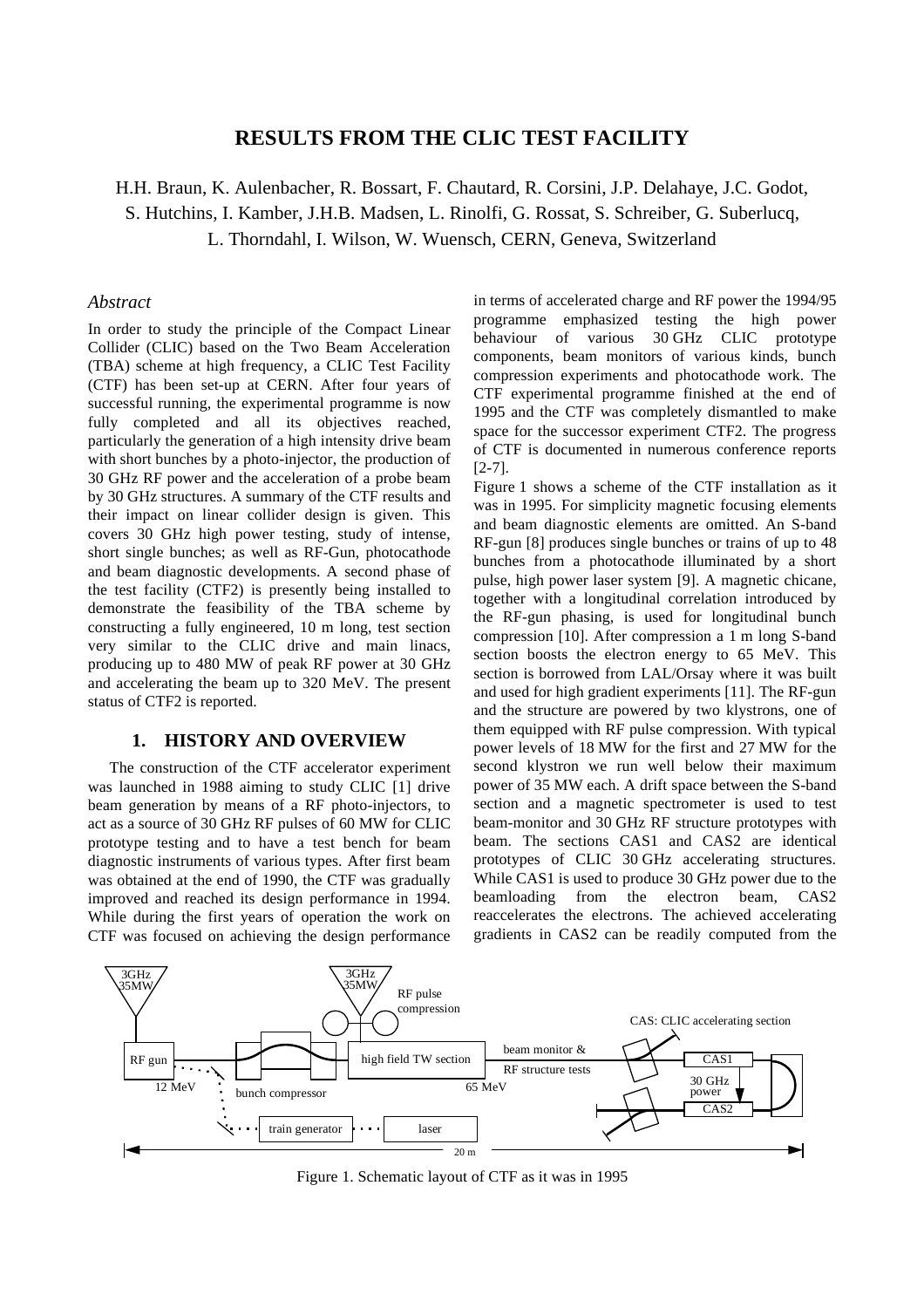magnetic field values in the 180° bend and in the second beam spectrometer. The 30 GHz output from CAS1 is also used for high power tests of other CLIC 30 GHz components. Apart from conventional beam diagnostics like pick-ups and scintillating screens, a streak camera in conjuction with transition and Cerenkov radiators is used to measure the time structure of single bunches and bunch trains [12].

#### **2. LASER SYSTEM**

The laser system [9] consists of a 250 MHz active mode locked cw laser (from LightWave) seeding a regenerative amplifier and two single pass amplifiers (from Quanta System). Nd:YLF is the active material in all laser stages. The seed laser uses diode pumping, while the amplifiers are flashlamp pumped. The synchronization with the RF is achieved by using the 250 MHz Oscillator of the mode locker as the master oscillator for the RF. The main parameters of the laser system are given in table 1.

| Table 1. Parameters of the laser system |                  |  |  |
|-----------------------------------------|------------------|--|--|
| Energy per pulse at laser               |                  |  |  |
| output for                              |                  |  |  |
| $\lambda$ =1048 nm                      | $10 \text{ mJ}$  |  |  |
| $\lambda$ =524 nm                       | $5 \text{ mJ}$   |  |  |
| $\lambda = 262$ nm                      | $1 \text{ mJ}$   |  |  |
| $\lambda = 209$ nm                      | $0.2 \text{ mJ}$ |  |  |
| pulse length                            | 8 ps fwhm        |  |  |
| pulse to pulse energy jitter            | $3\%$ rms        |  |  |
| pulse to pulse timing jitter            | 1 ps rms         |  |  |
| rep. rate                               | 10 <sub>Hz</sub> |  |  |

Depending on the switching of the selector pockel cells of the regenerative amplifier, either one or two pulses from the seed laser can be amplified. These pulses can be split into a train of up to 48 pulses with 10 cm spacing with an optical splitting system of semitransparent mirrors and polarizing splitters. Other train generating methods using only polarizing splitters have also been tried [13].

### **3. PHOTO CATHODES**

The photocathode materials mainly used in the CTF RFgun were CsI [14] and  $Cs$ <sup>T</sup>e [15]. Typical quantum efficiency of CsI is 3% at a wavelength of 209 nm; due to CsI's high work function of 6.4 eV the QE is decreasing rapidly for longer wavelength. Cathode lifetimes are of the order of weeks. CsI has the advantage that it can be exposed to air.

However, for reasons of laser stability, laser energy and quality of optical beamline elements it is much more favourable to operate at longer wavelength. Cs, Te was found as a cathode material which gives initial QE values of the order of 10% at a wavelength of 262 nm,

corresponding to the 4th harmonic of the laser. The sensitivity of  $Cs$ , Te to air exposure necessitated the construction of a load lock system for the RF-gun which became operational in 1993. Figure. 2 shows a lifetime plot of a Cs. Te cathode used during several weeks in the RF-gun. After a fast drop of QE over the first 30 h of operation the QE stays at a level of about 2% over several weeks with very little additional degradation. It was further found that only the time with RF on affects the lifetime; however, it is not yet clear if the RF fields or the vacuum conditions with RF on are causing this. Typical vacuum values in the RF-gun are  $2·10^{-10}$  Torr with RF off and  $4·10^{-10}$  Torr with RF on. It was found to be advantageous for the lifetimes and quantum efficiency of Cs, Te to have a thin layer of molybdenum or magnesium between the cathode and the copper substrate and to keep strict interlock conditions on the RF-gun klystron with respect to sparking. Since the bunch length measurements for the RF-Gun are usually in good agreement with beam dynamics predictions a response time of  $Cs$ , Te well below 10 ps can be assumed.



Figure 2. Quantum efficiency of  $Cs$ , Te cathodes as a function of RF hours. During the use of this cathode different RF field levels were applied as indicated.

Another cathode type tested is CsI with a thin layer of Germanium. The QE of this cathode was found to be about 0.1% at 262 nm. The peak field on this cathode is limited by breakdown to about 70 MV/m. Nevertheless, this cathode is attractive for certain applications, since it can be exposed to air and has reasonable QE at 262 nm. In the fall of 1995 the CTF was used to test for the first time GaAs-photocathodes in an RF-gun [16]. This semiconductor cathode material is a potential candidate for producing a polarized electron beam out of an RFgun. The two samples used were 0.3 mm thick crystals of highly doped  $(5.10^{18}cm^{-3})$  bulk-GaAs. Those crystals were provided by SLAC, where they were glued with indium into the standard cathode support structure of the CTF RF-gun. After transfer to CERN the samples were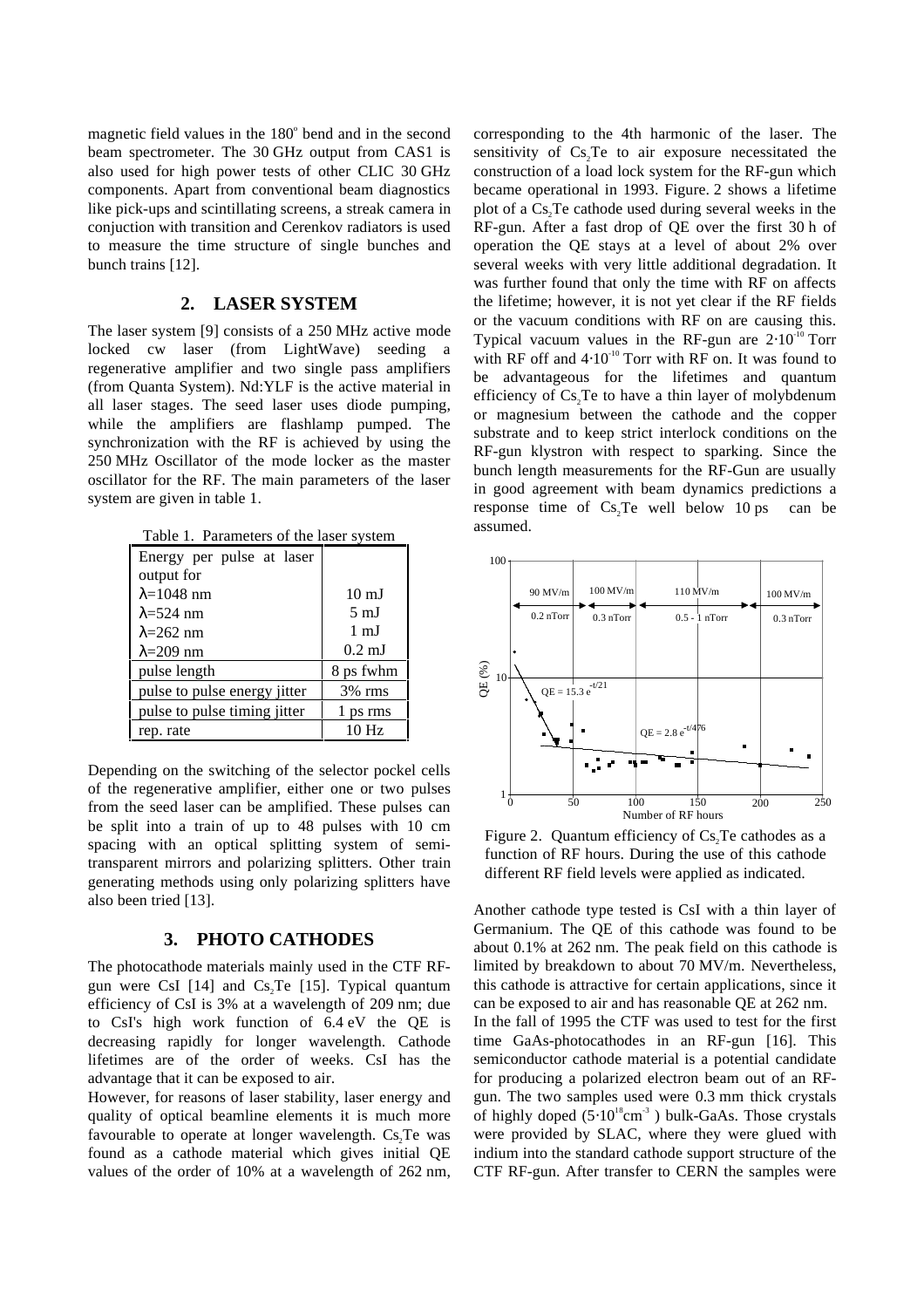mounted in the RF-gun and tested at high power. The tests revealed that the RF-detuning of the gun due to the use of GaAs instead of Cs, Te is negligible. Operation of the gun at fields up to 85 MV/m was possible after several hours of RF-conditioning. Due to the absence of a cleaning technique for the GaAs surface the negative electron affinity (NEA) state was not achieved. However, a single bunch of 2 nC was produced at a laser wavelength of 262 nm and accelerated. Streak camera measurements revealed an electron bunch length of 16 ps fwhm in agreement with simulation predictions. This indicates that the response time of the cathode for this wavelength is short compared to this value.

To prove the feasibility of a polarized RF-gun it remains to be shown that a GaAs cathode with a NEA surface can also be operated at high fields and that photoemission at the GaAs bandgap (850 nm) can be achieved and maintained in an RF-gun enviroment .

# **4. RF GUN**

The RF gun setup used from 1994 on consisted of a 1½-cell RF gun similar to the gun developed at BNL [17] and a 4-cell booster cavity [8]. With this gun in combination with Cs, Te cathodes a peak cathode field of 110 MV/m can routinely be maintained . Operation at 120 MV/m is also possible but leads to frequent RFbreakdowns. The onset of beam losses at the gun aperture occurs for bunch charges higher than 12 nC. This leads to a less-than-linear growth of the bunch charge with respect to the laser energy for charges higher than this. Nevertheless, single-bunch charges of up to 35 nC were measured at the output of the gun. This charge was achieved with an increased laser pulse length of 16 ps fwhm.

The emittances from this gun were measured over a wide range of bunch charges and conditions [6,10]. For example normalized rms emittances of 29  $\pi$ ⋅mm⋅mrad have been measured for a single bunch charge of 1.2 nC and 118  $\pi$ ·mm⋅mrad for 16 nC.

### **5. ACCELERATED CHARGE**

The maximum measured charges in single and multibunch operation are listed in Table 2. The charge limitations for the gun are space-charge forces in singlebunch and laser energy in multibunch operation. In the 3 GHz section the beam loading limits the multibunch charge and single-bunch charge is limited again by space

Table 2. Maximum measured charges

| position in beamline | single bunch | 48 bunches |
|----------------------|--------------|------------|
|                      |              | nC         |
| RF Gun exit          | 35           | 450        |
| Exit 3 GHz section   | 20           | 160        |
| Exit CAS1            |              |            |

charge. The limits of transmission through the CAS are due to emittance growth caused by space-charge forces, transverse wakefields and chromatic effects in focusing quadrupoles due to beam loading (the CAS aperture radius is only 2 mm!).

### **6. 30 GHZ HIGH POWER TESTING**

One of the major concern about the CLIC acceleration scheme using 30 GHz was the lack of experimental data about power handling capabilities of accelerating structures and RF network components. Although scaling laws [18] indicate that high frequencies are favourable for high electric fields by the sheer appearance of a  $7.11 \times 3.56$  mm waveguide it is remarkable that such a device can transport MWs of power.

By decelerating a train of 48 bunches of 3 nC each, pulses of up to 76 MW peak power with a 3 dB width of 12 ns were achieved at the output of CAS1 (see fig. 1). This power corresponds to a mean accelerating field of 94 MV/m in CAS2 and a peak decelerating field of 123 MV/m in CAS1. The design field of the CLIC accelerating sections at the time those tests started was 80 MV/m. The power level during the tests was limited by the maximum charge which could be transported through CAS1 (see above) but not by RF breakdown. It is remarkable that neither in the structures nor in the connecting waveguides was any sign of RF breakdown observed. Further high power tests of flexible waveguides, waveguide loads, phase shifters and a piece of waveguide with a silver plated surface were performed, always revealing the same result. To provoke a breakdown a nailtip was mounted in a piece of waveguide but no decrease of transmission as a function of power could be observed. Thus it has been proved that the CLIC structures can handle field levels in excess of the design values. Moreover, it seems that in the fieldstrength/pulse-length regime we have investigated, breakdown is not at all a severe issue. Based on these results a recent reoptimization of CLIC parameters gave an increase of the nominal accelerating gradient from 80 MV/m to 100 MV/m.

#### **7. BEAM MONITORS**

The flexibility of CTF with respect to the accelerated charge and the number of bunches made it an ideal testbed for beam monitors. Several types of beam position and intensity monitors were tested, among them BPM prototypes for the CLIC main linac [19] and the TESLA Test Facility [20].

As an alternative to the streak camera measurements the bunch length was also determined by measuring the distribution of the coherent part of a transition radiation spectrum [21]. For this measurement the radiation from a sheet of aluminium was observed with a bolometric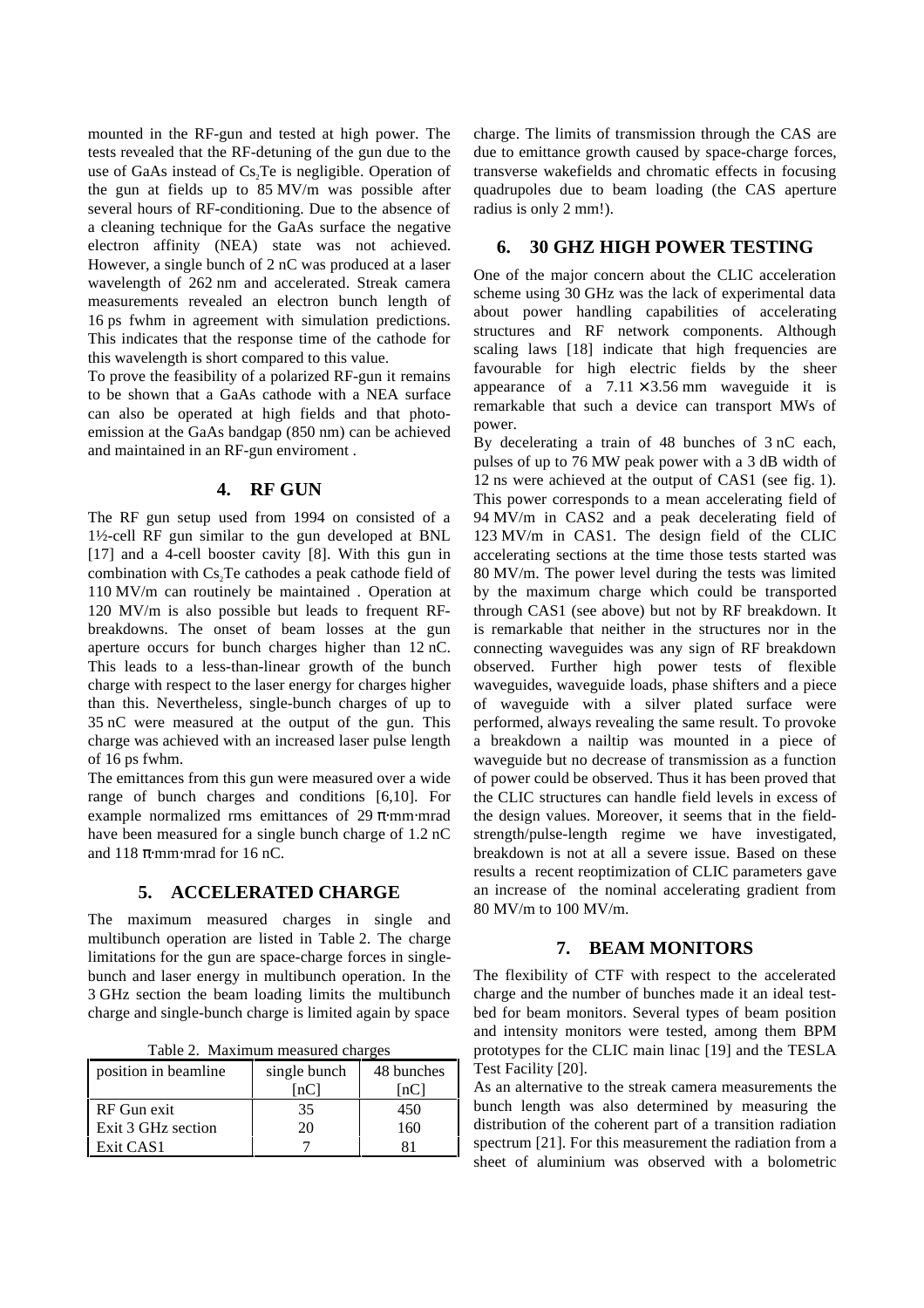

Figure 3. Bolometer output signal as a function of the total charge in the train.

detector foreseen as a part of the Tesla Test Facility bunch length measurement system. To prove that the signal really stems from a coherent process the signal strength was measured as a function of the total charge in the train for a constant number of bunches. As expected the signal raised quadratically with the charge (see fig. 3). Grids consisting of arrays of circular apertures in a brass plate were mounted in front of the Bolometer. Those grids act as mm-wave high pass filters. Using an assortment of these grid filters radiation spectra were measured for two different settings of the bunch compressor and the bunch length was computed from the spectra by an appropriate fitting procedure. For the same beam conditions the bunch length was measured with the streak camera. The results from both methods are in reasonable agreement as shown in Table 3.

Table 3. comparison of bunch length measurements

| bunch compressor setting |     |     |
|--------------------------|-----|-----|
| fwhm streak camera [ps]  | 7.1 | 5.2 |
| fwhm coh. radiation [ps] | 6.4 | 5.6 |

## **8. CTF2**

Presently the successor of the CTF, CTF2 is in its installation phase at CERN [22]. The objectives of this experiment are:

- 1. To demonstrate the feasibility of the CLIC two-beam accelerator scheme and its 30 GHz technology.
- 2. To build and test prototypes of CLIC modules. A CLIC module, which is a building block for the CLIC accelerator, consists mainly of accelerating structures for the main beam, transfer structures to extract 30 GHz power from the drive beam, and the support girders with their active alignment system.
- 3. To study the dynamics of a high charge, multibunch drive beam.
- 4. To test the active alignment system with in a realistic accelerator environment.
- 5. To test CLIC beam monitoring.

A sketch of CTF Phase II is shown in Figure 4. The drive beam of 48 bunches with 10 cm bunch spacing and a total charge of 640 nC is generated in a 2½ cell RF-gun [23] and accelerated by two travelling-wave structures optimized for high charge acceleration (HCS1 and HCS2). The design and construction of these structures is conducted by LAL/Orsay [24]. To compensate for the very high beam loading, the structures run at frequencies slightly different from the bunch repetition frequency. The frequencies and phases are chosen so that



Figure 4. Sketch of CTF2. BPM's and focusing is omitted, except of the quadrupoles in the CLIC modules.